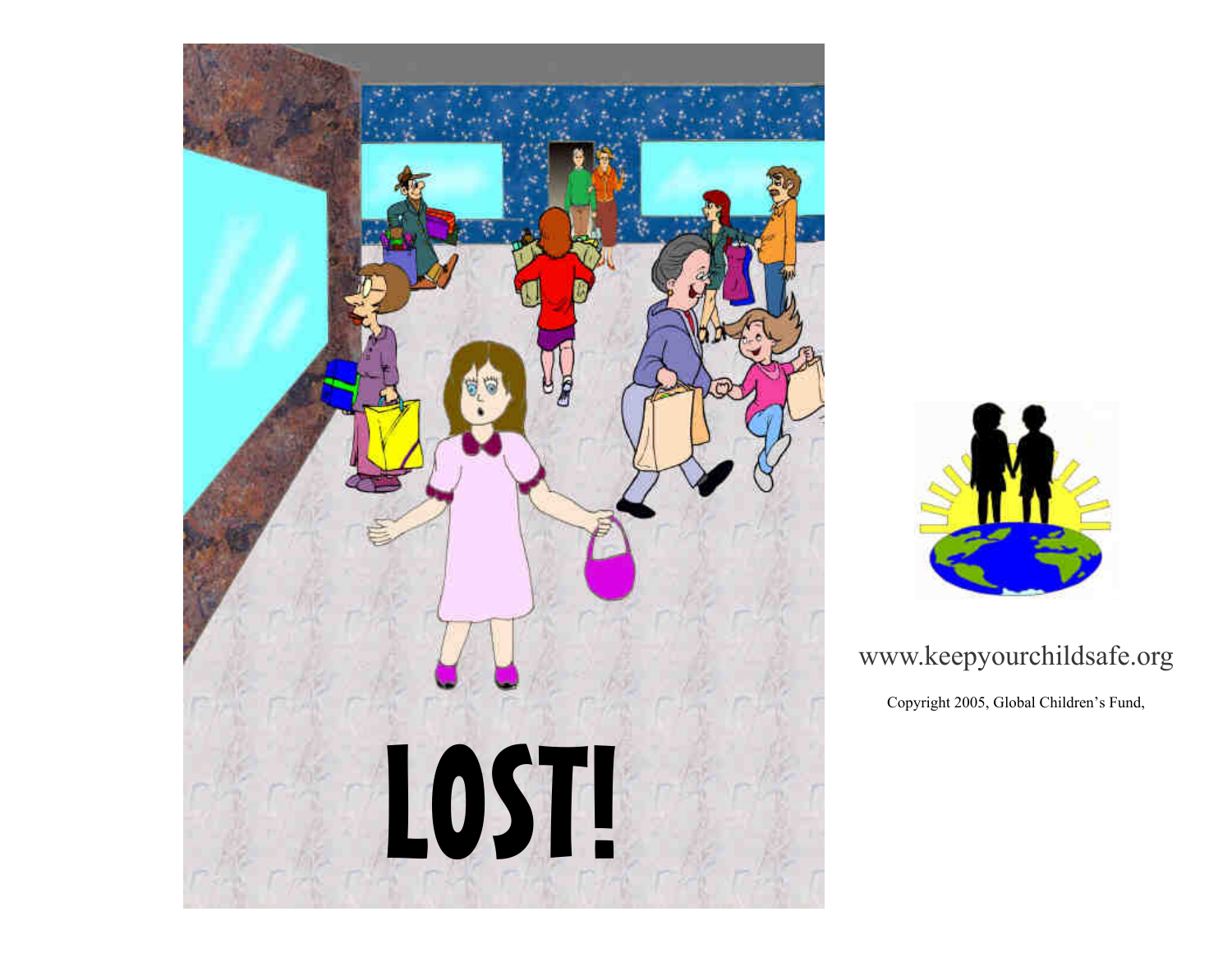

My mommy and I are at the mall today. We are going shopping for new clothes. I'm going to pick out a pretty new outfit for a show at my school.



We pass by a shoe store. We pass by a tie store. Then I pass by a toy store. They have the most beautiful doll house I've ever seen. I don't have a doll house as nice as that. "Mommy, look at this! Mommy? Mommy?" **1**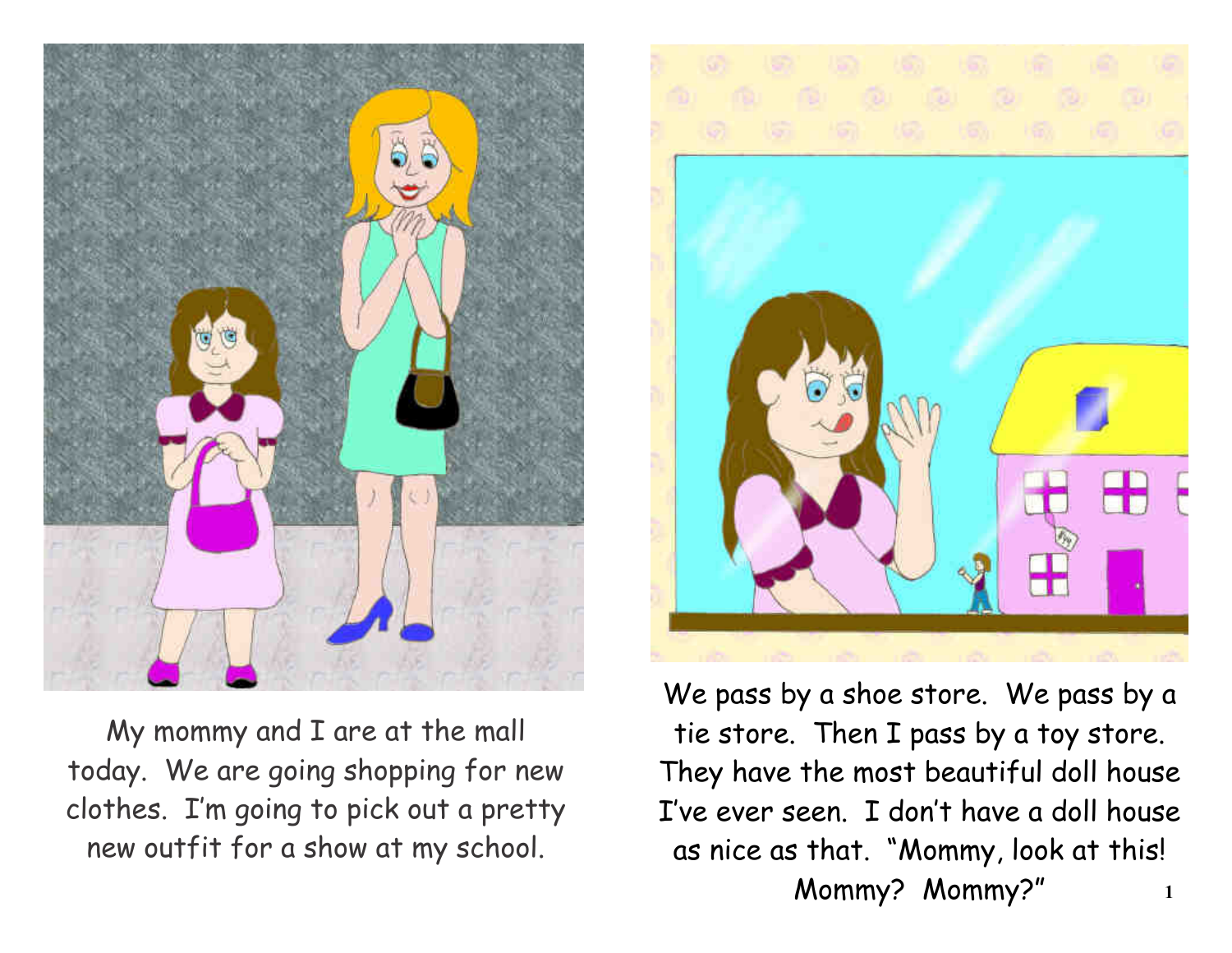

 Uh oh, mommy's missing! I look all around, but I can't find her anywhere. Good thing I know just what to do. Do you know what I should do?



I go into the store and tell someone who is working that I am lost and I can't find my mom. I remember her telling me this is the safest thing to do. The lady in the store uses her intercom, and waits with me until my mom gets there!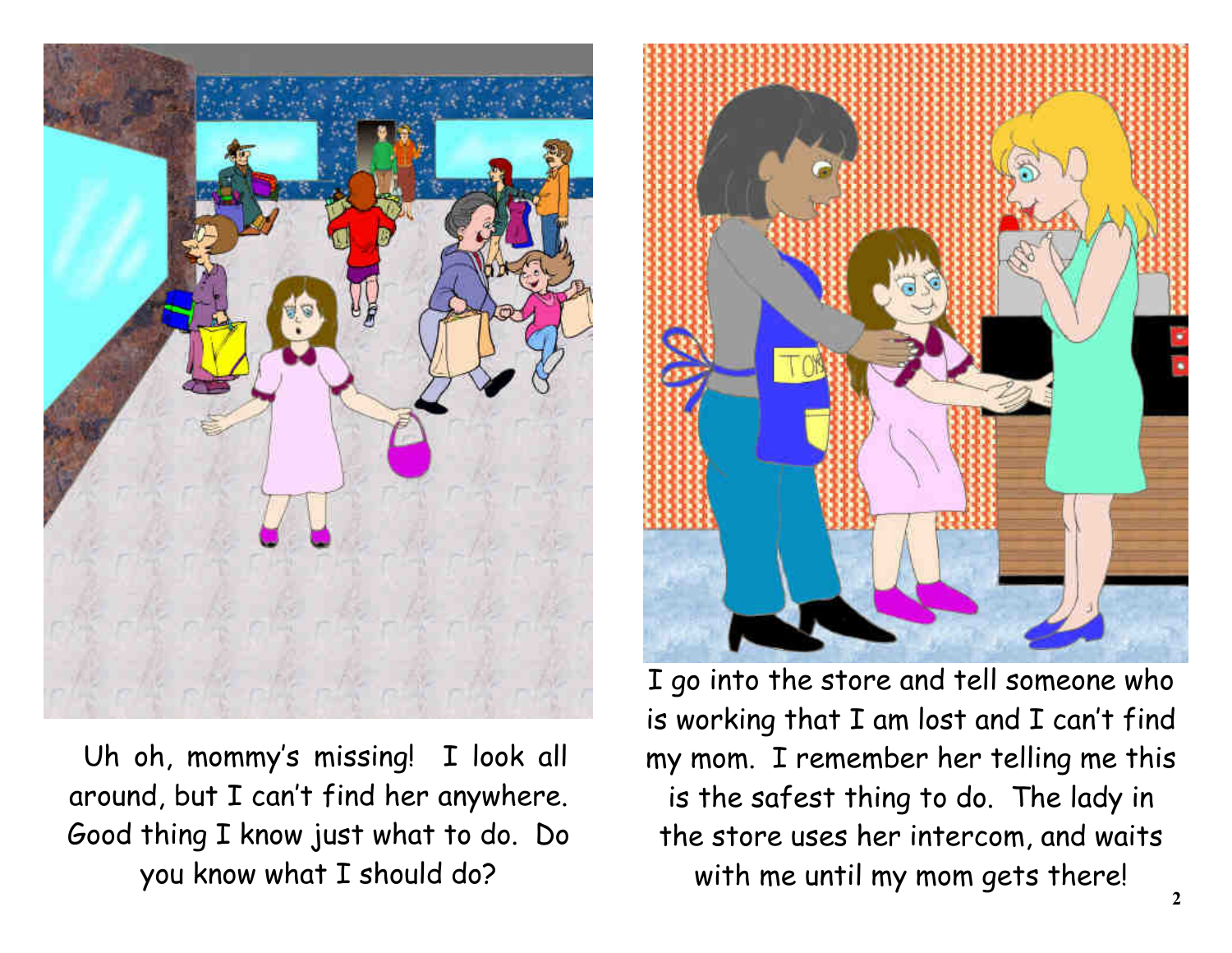

Me and my family are going to the beach today! I can't wait to get in the water and play all sorts of things. After a little bit of swimming I decide that I want to look for sea-shells.



 I get my bucket and start walking along to find some. I'm finding lots for my collection. I keep walking along the shore.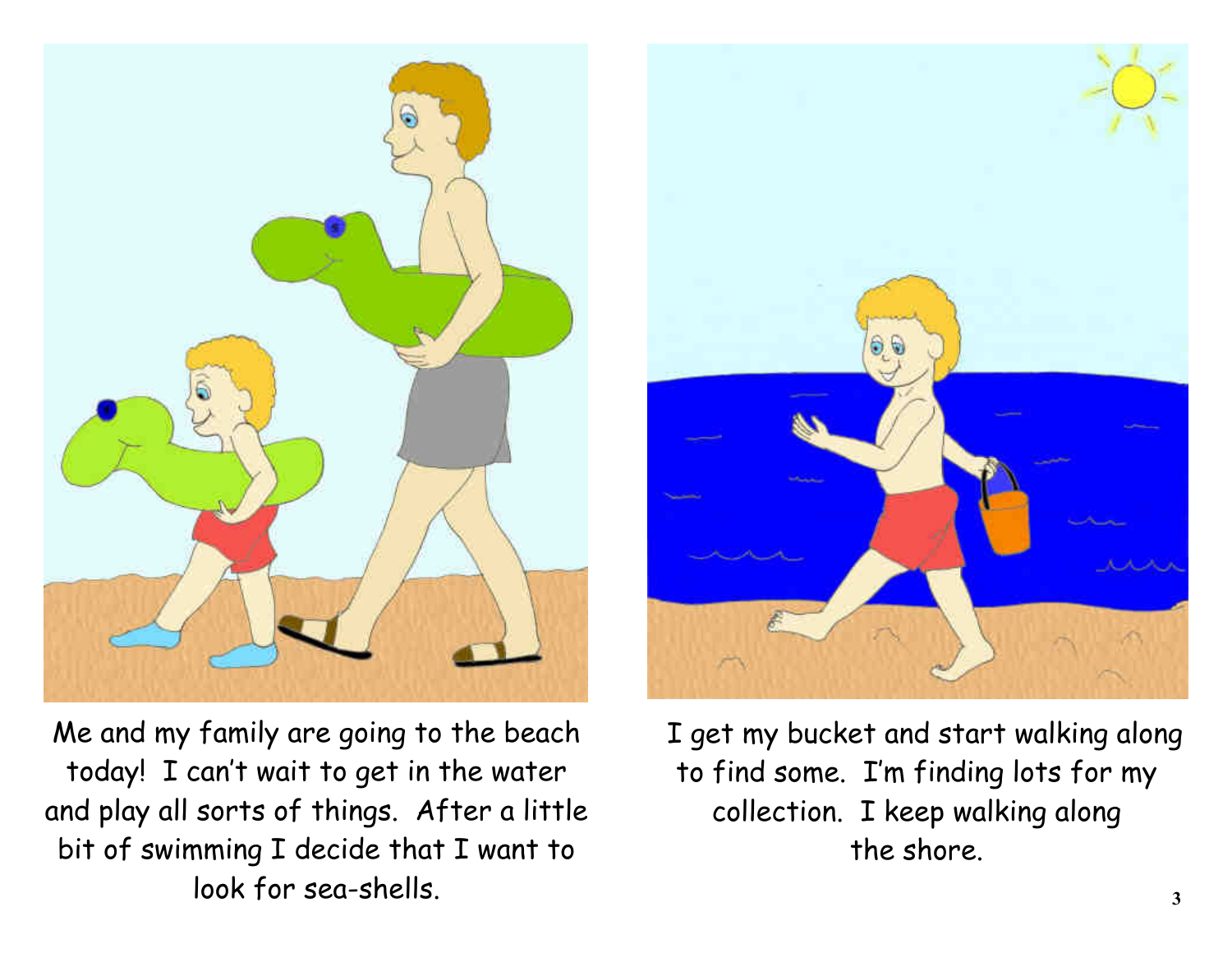

I collect lots of seashells. But as I'm walking back, I realize that I can't find where my family is anymore. This is where I thought they were, but they aren't here now. Good thing I know just what to do.



I find one of the lifeguards at the beach. The lifeguard is the person who sits in the tower and has a whistle. I go up to him and tell him that I am lost. He uses his radio to tell everyone else so that they can help me find my family, and I am back with them in no time at all. **4**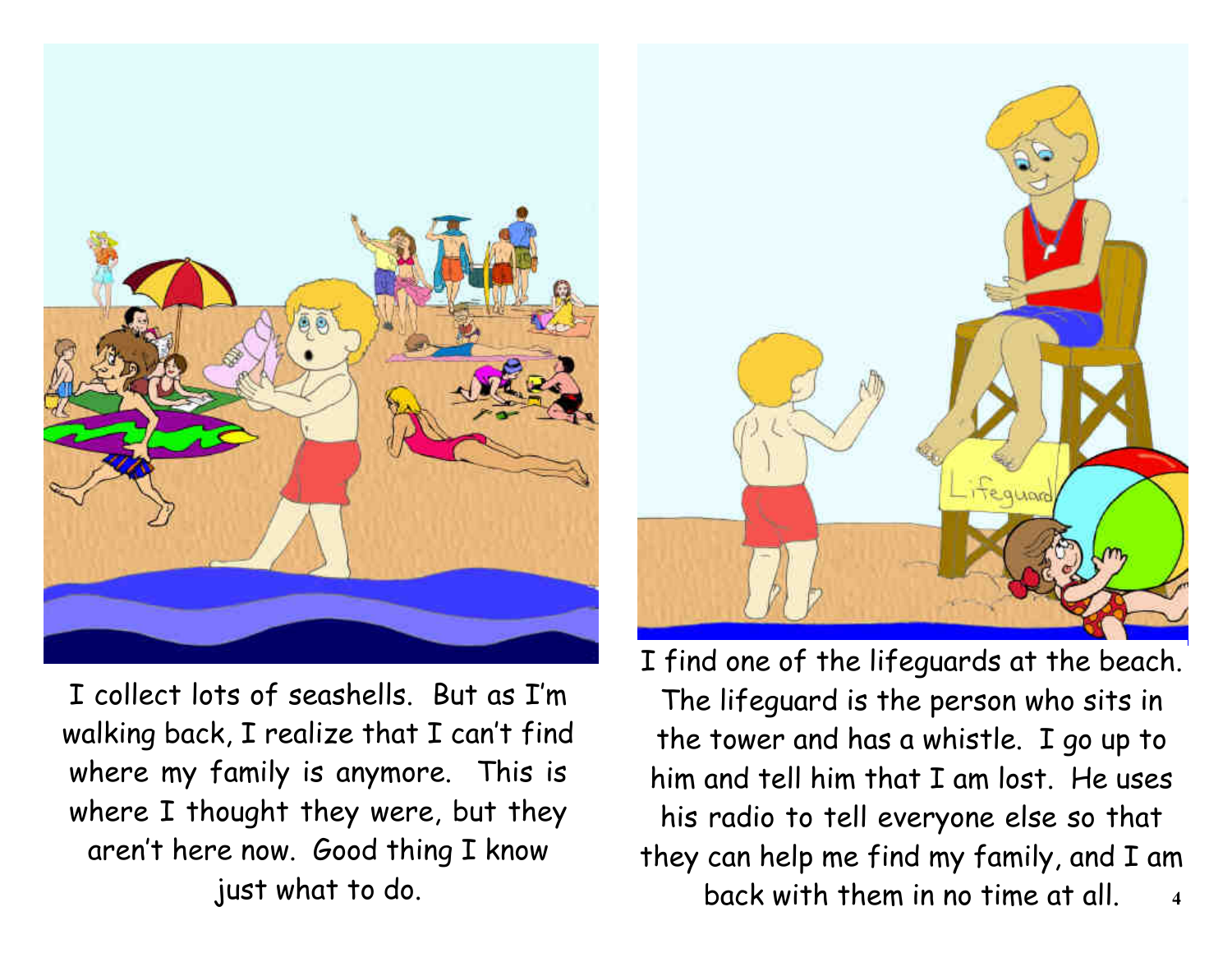

I'm going to the park today with my mom and my brother. I'm so excited, this park looks like fun. It turns out to be tons of fun.



 I play on the swings, I play on the slide, I play on the swinging bridge. There are other kids there too and we play a game. But when I look for my mom, I can't see her anymore. I can't see my brother either.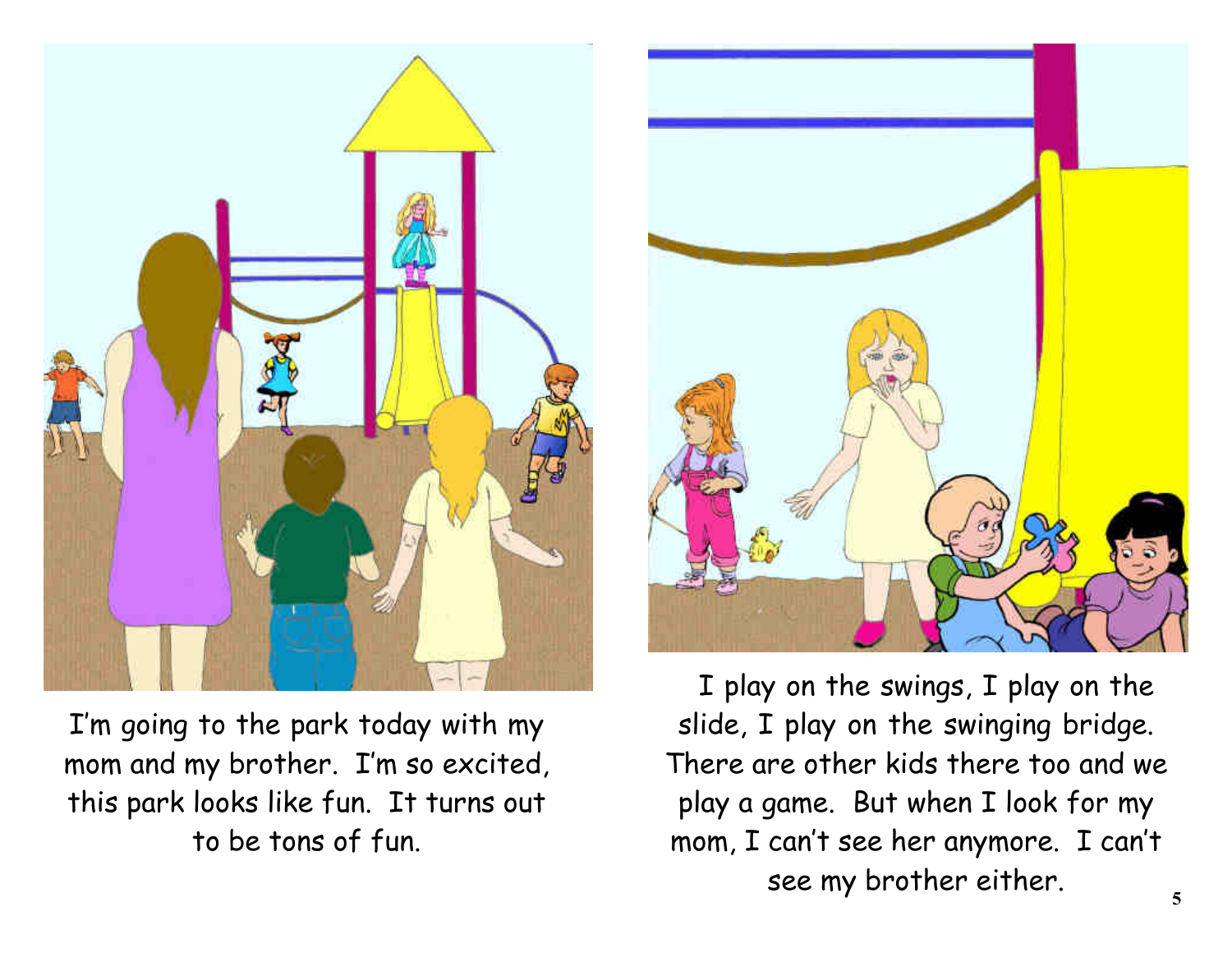

This makes me really scared because I can't find them anywhere. I think they might have left me. I find a mommy with a kid to tell her that I am lost. She is nice and says she'll help me find my mom again.



She walks around the park with me until I find my mom. It turns out, she just went to the car to get something and took my brother with her. Silly Mommy! I'm so glad to see her again that I give her a big running hug!